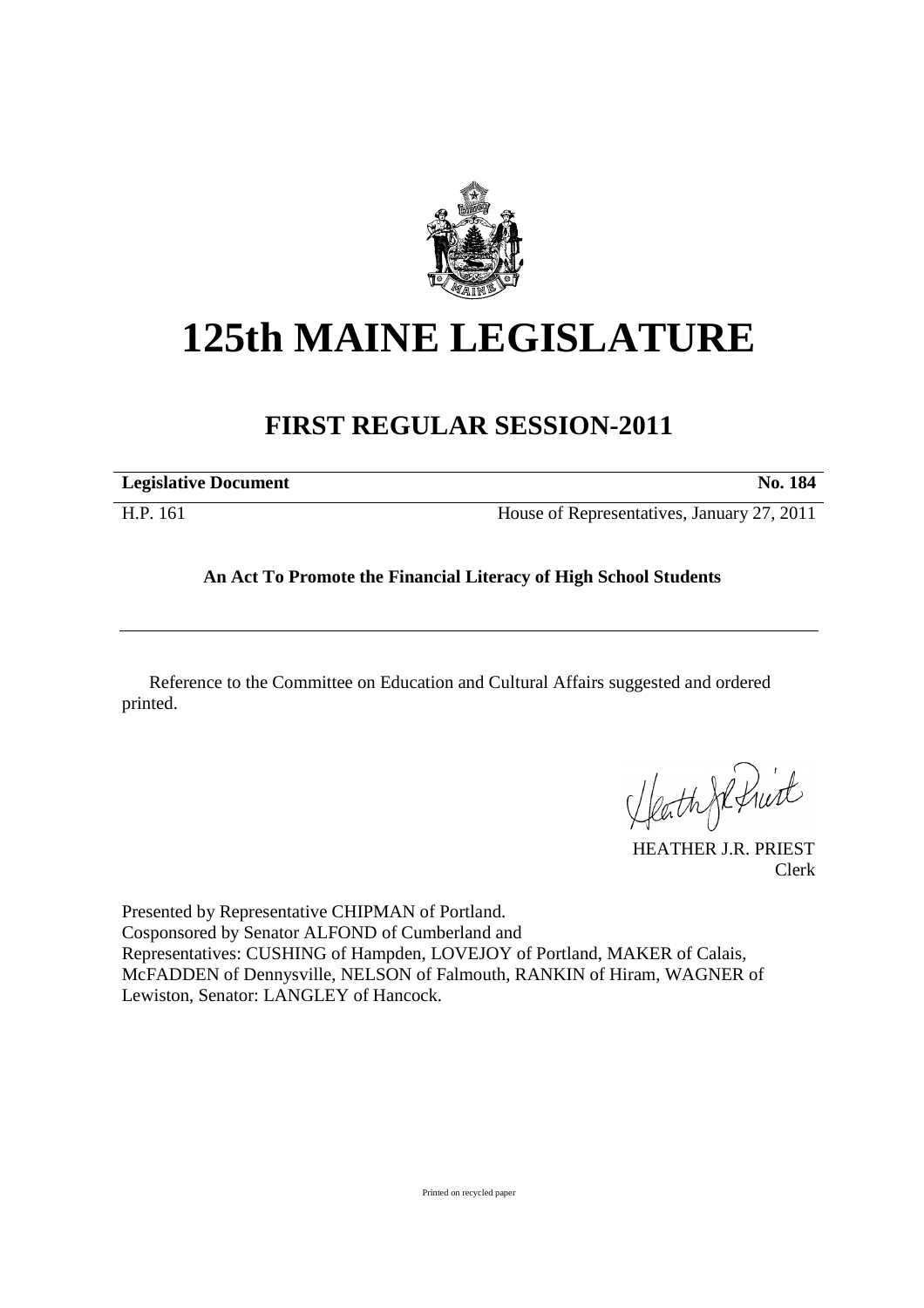| $\mathbf{1}$                                 | Be it enacted by the People of the State of Maine as follows:                                                                                                                                                                                                                                                                                                                                                                                                                                                                                                                                                                                                                   |
|----------------------------------------------|---------------------------------------------------------------------------------------------------------------------------------------------------------------------------------------------------------------------------------------------------------------------------------------------------------------------------------------------------------------------------------------------------------------------------------------------------------------------------------------------------------------------------------------------------------------------------------------------------------------------------------------------------------------------------------|
| $\overline{2}$                               | Sec. 1. 20-A MRSA $\S1$ , sub- $\S20$ -B is enacted to read:                                                                                                                                                                                                                                                                                                                                                                                                                                                                                                                                                                                                                    |
| 3<br>$\overline{4}$<br>5<br>6                | 20-B. Personal finance. "Personal finance" means a course of study including<br>instruction in purchasing, using credit, budgeting, saving and investing, banking, simple<br>contracts, state and federal income taxes, personal insurance policies and renting or<br>purchasing a home.                                                                                                                                                                                                                                                                                                                                                                                        |
| 7<br>8                                       | Sec. 2. 20-A MRSA §4722, sub-§2, ¶C, as enacted by PL 1983, c. 859, Pt. C,<br>§§5 and 7, is amended to read:                                                                                                                                                                                                                                                                                                                                                                                                                                                                                                                                                                    |
| 9                                            | C. Mathematics, including at least half a year of personal finance--2 years;                                                                                                                                                                                                                                                                                                                                                                                                                                                                                                                                                                                                    |
| 10<br>11                                     | Sec. 3. 20-A MRSA §6209, sub-§1-A, ¶B, as enacted by PL 2007, c. 259, §5, is<br>amended to read:                                                                                                                                                                                                                                                                                                                                                                                                                                                                                                                                                                                |
| 12                                           | B. Mathematics, including personal finance; and                                                                                                                                                                                                                                                                                                                                                                                                                                                                                                                                                                                                                                 |
| 13<br>14                                     | Sec. 4. 20-A MRSA §6209, sub-§2, ¶G, as enacted by PL 1995, c. 649, §1, is<br>amended to read:                                                                                                                                                                                                                                                                                                                                                                                                                                                                                                                                                                                  |
| 15                                           | G. Social studies; and                                                                                                                                                                                                                                                                                                                                                                                                                                                                                                                                                                                                                                                          |
| 16<br>17                                     | <b>Sec. 5. 20-A MRSA §6209, sub-§2, ¶H, as enacted by PL 1995, c. 649, §1, is</b><br>amended to read:                                                                                                                                                                                                                                                                                                                                                                                                                                                                                                                                                                           |
| 18                                           | H. Visual and performing arts.; and                                                                                                                                                                                                                                                                                                                                                                                                                                                                                                                                                                                                                                             |
| 19                                           | Sec. 6. 20-A MRSA $\S6209$ , sub- $\S2$ , II is enacted to read:                                                                                                                                                                                                                                                                                                                                                                                                                                                                                                                                                                                                                |
| 20                                           | I. Personal finance.                                                                                                                                                                                                                                                                                                                                                                                                                                                                                                                                                                                                                                                            |
| 21<br>22<br>23<br>24<br>25<br>26<br>27<br>28 | Sec. 7. Department to develop personal finance course. The Department of<br>Education shall develop a course on personal finance for use in secondary schools as part<br>of the instruction in mathematics required by the Maine Revised Statutes, Title 20-A,<br>section 4722, subsection 2, paragraph C. The course must include instruction in<br>purchasing, using credit, budgeting, saving and investing, banking, simple contracts, state<br>and federal income taxes, personal insurance policies and renting or purchasing a home.<br>The department shall provide the course to all secondary schools in time for<br>implementation during the 2012-2013 school year. |
| 29<br>30<br>31<br>32                         | Sec. 8. Effective date. Those sections of this Act that enact the Maine Revised<br>Statutes, Title 20-A, section 1, subsection 20-B and section 6209, subsection 2, paragraph<br>I and that amend Title 20-A, section 4722, subsection 2, paragraph C and section 6209,<br>subsection 1-A, paragraph B and subsection 2, paragraphs G and H take effect July 1,                                                                                                                                                                                                                                                                                                                 |

2012.